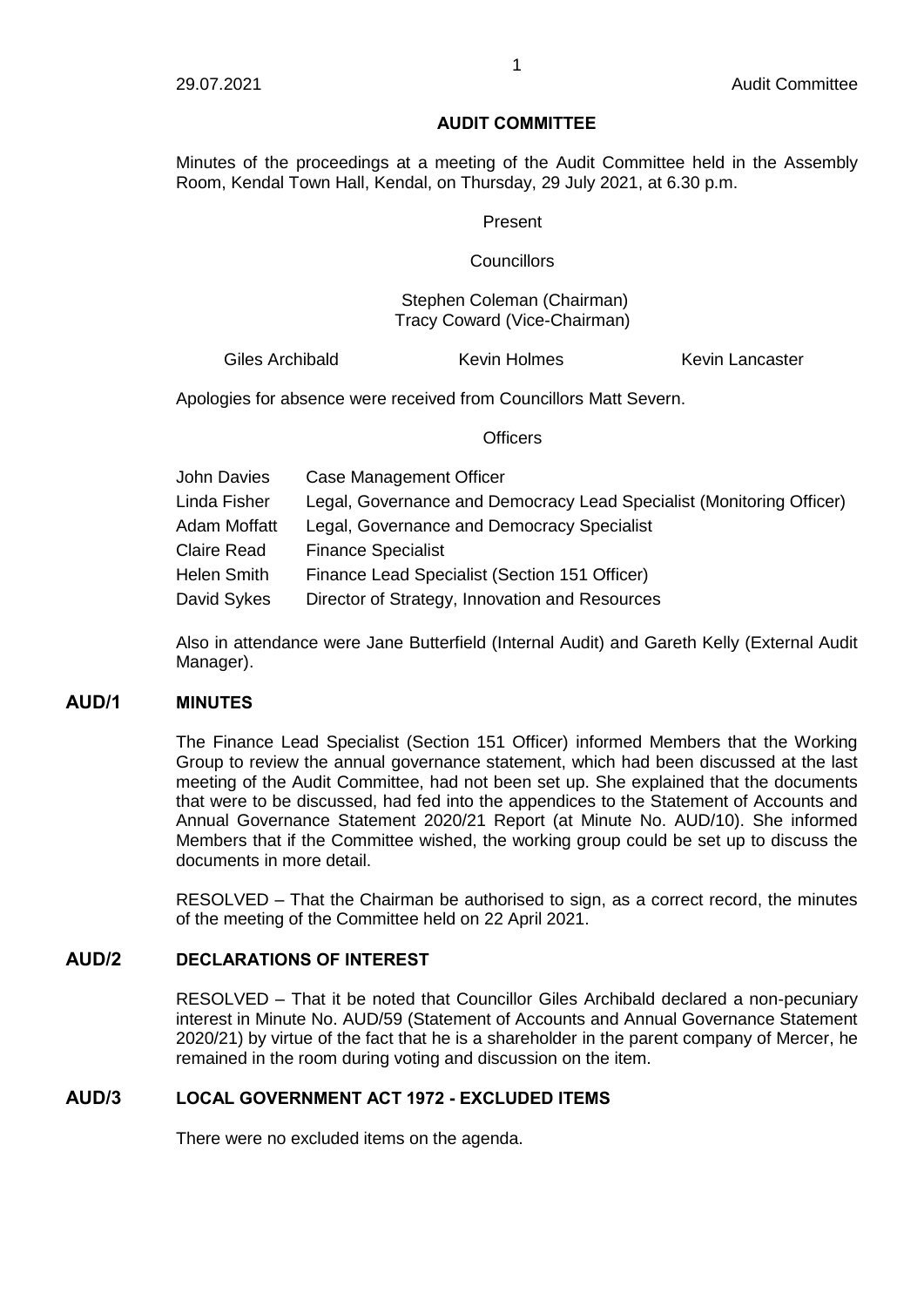#### **AUD/4 TERMS OF REFERENCE**

Members raised a query regarding the Membership section of the Terms of Reference which had not been updated since the changes to the Membership of the Audit Committee. The Legal, Governance and Democracy Lead Specialist (Monitoring Officer) undertook to make the correction to the Terms of Reference.

RESOLVED – That the Terms of Reference for the Audit Committee be noted.

### **AUD/5 AUDIT COMMITTEE WORK PROGRAMME 2021/22**

The Finance Lead Specialist (Section 151 Officer) introduced the Audit Committee 2021/22 Work Programme and informed Members that the current version had been updated to reflect Lead Officers and to include dates of forthcoming Committee Meetings. She highlighted that reports relating to Anti-Fraud and the Audit Committee Risk Register had been delayed until September 2021.

Members raised concern over the impact of LGR on the Authority and requested that Local Government Reorganisation have a fixed item on the agenda for the committee to be provided any relevant updates.

RESOLVED – That the progress against the 2021/22 Work Programme be noted.

### **AUD/6 RISK MANAGEMENT UPDATE**

The Case Management Officer (Support Services) presented the latest Strategic Risk Register. The Register contained all those risks above and below the line of risk tolerance. He explained that all risks above the line of tolerance had mitigations listed and the mitigations were designed to reduce the risk in terms of likelihood or impact or both and to reduce the risk from the current position on the matric to the target position.

The Case Management Officer (Support Services) informed Members that there were 16 risks listed at Appendix 1 to the report and he highlighted the six risks which were above the line of appetite. He went on to explain that a risk should reach its target positon by the target date and for a risk to be managed on schedule the mitigations must be implemented by their due dates. He added that 38% of risks were above appetite, which had seen a sharp reduction of risks positioned above appetite and highlighted that any risks in this position would be reviewed at least once per quarter.

Following a request from Members, the Director of Strategy and Innovation confirmed that a risk related to Local Government Reorganisation had been drafted that would be added to the risk register, following preliminary meetings that would provide more clarity on the next steps for the Authority.

Further discussion raised interest in the changing status of a number of risks that had been reduced and whether this reduction had been down to the active steps taken or the risks being perceived as high.

Concern was raised over the placement of two risks, the first related to the impact of the Welfare Reform on communities and the impact of new projects and initiatives on existing Council Plan priorities. The Director of Strategy and Innovation undertook to redraft risk 5 in appendix 1 to the report (Impact of the Welfare Reform on communities). The Case Management Officer (Support Services) agreed to provide a written response to update Members on the position of risk 5 and risk 13.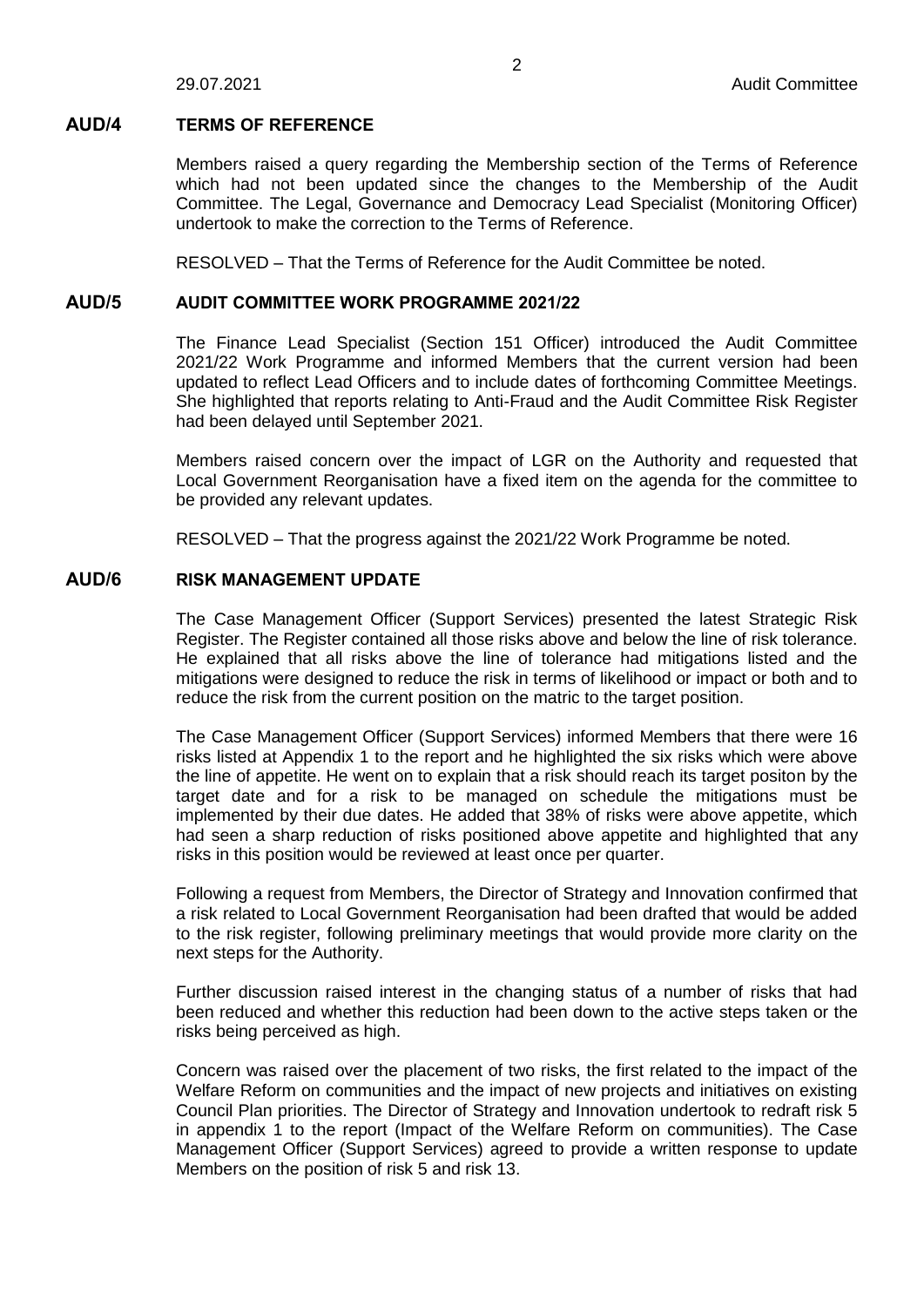In response to a question on the impact of Local Government Reorganisation on Business as Usual and the potential for limitations on spending, the Director of Strategy, Innovation and Resources informed Members that some restriction could be forthcoming, it was likely that this would not apply to projects that had been included in the approved budget of the Council. He added that more information would come out as the process moves forwards and following a request from the Chairman, agreed to provide a written update on any progress on this matter.

RESOLVED – That the Strategic Risk Register, as at Appendix 1 to the report, be noted.

### **AUD/7 INTERNAL AUDIT ANNUAL REPORT 2020/21**

The Internal Audit Manager introduced the Internal Audit Progress Report 2020/21. Appendix 1 provided a summary of the progress against the Internal Audit Annual Plan as at July 2021. She explained that, in terms of internal audit delivery, the work for 2020/21 had been significantly delayed by the Covid-19 pandemic but had largely been completed by the end of April 2021. She added that the annual opinion from internal audit had concluded that reasonable assurance over the systems of governance, risk management and internal control.

Members expressed their gratitude to Officers for the improvements shown in the report and asked for their thanks to be passed on.

RESOLVED – That:-

- (1) the Head of Internal Audit's opinion of reasonable assurance on the Council's overall systems of governance, risk management and internal control for the year ended 31 March 2021 be noted;
- (2) the progress achieved in 2020/21 in delivering the Audit Plan and the outcomes of completed audit reviews set out in Appendix 1 be noted;
- (3) the Head of Internal Audit's declaration of Internal Audit independence as required by the mandatory PSIAS be noted; and
- (4) the Head of Internal Audit's declaration of conformance with the mandatory PSIAS be noted.

### **AUD/8 INTERNAL AUDIT PROGRESS REPORT 2021/22**

The Internal Audit Manager introduced the Internal Audit Progress Report 2021/22. Appendix 1 of the report provided a summary of the progress achieved in completing the Internal Audit Plan as at July 2021. Members were informed that at this stage in the year, no 2021/22 internal audit reports had been finalised, although fieldwork was underway on four reviews. It was highlighted that Appendix 2 to the report contained the executive summaries of the two audit reports completed in the period: Corporate Governance (Compliance with the Local Code) and Asset Management.

Members gave consideration to the impact of the Covid-19 pandemic on the access to information for Internal Audit, the recommendations that came as a result of the Assurance Reviews set out in the Appendices to the report.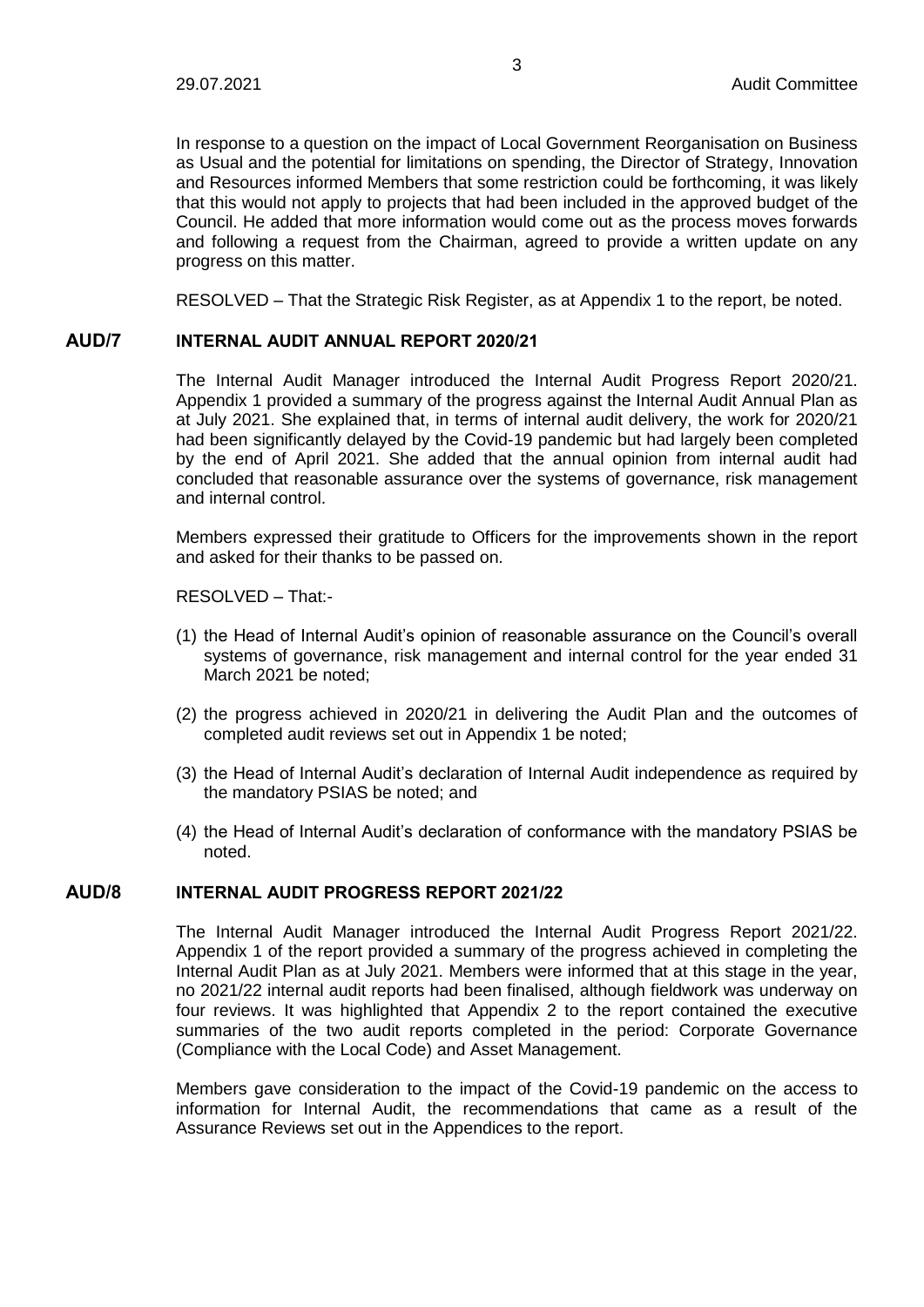Further discussion raised concern over severe risks that were outstanding, to which the Internal Audit Manager responded and informed Members that there was only one, priority one risk outstanding, but there had been no major risk as a result of this as the completion date had not yet been met. In addition, the Finance Lead Specialist (Section 151 Officer) informed Members that the reports would be brought back to the next meeting of the Audit Committee and highlighted officer training which covered the role of internal audit and reinforced the need for recommendations to be followed up.

RESOLVED – That the following be noted:-

- (1) the progress achieved in 2020/21 and 2021/22 in completing the Audit Plan and the outcomes of completed audit reviews set out in Appendix 1;
- (2) the attached audit reports at Appendix 2; and
- (3) the summary progress achieved in implementing the recommendations from previous internal audit reviews set out in Appendix 3.

# **AUD/9 EXTERNAL AUDIT DRAFT SOUTH LAKELAND DISTRICT COUNCIL AUDIT PLAN YEAR ENDING 31 MARCH 2021**

The External Audit Manager presented the External Audit Draft Plan for the Council for the year ended 31 March 2021. The Plan set out an overview of the planned scope and timing of the statutory audit of the Council for those charged with governance.

The document aimed to assist the Committee in understanding the consequences of External Audit's work, discuss issues of risk and the concept of materiality and identify those areas of work External Audit would undertake during the year.

In presenting the report, the External Audit Manager referred to the revised approach to Value for Money, before moving on to the significant risks, particularly that of Covid-19 and implications on financial reporting and accounting. He felt that the pandemic would have a significant impact on the Council's resources, in terms of increased expenditure and especially lost income. He specifically mentioned the risk attached to fraud in revenue recognition, highlighting that some elements of the risk had been rebutted and stated that overall; South Lakeland District Council is low risk. In concluding his report, the External Audit Manager informed Members of a high level commentary on Local Government Reorganisation during 2021/22 with the aim of reporting back to the Audit Committee later in the year.

No Member having raised concern when asked by the Chairman, it was

RESOLVED – That the External Audit Plan for South Lakeland District Council year ended 31 March 2021 be noted.

# **AUD/10 STATEMENT OF ACCOUNTS AND ANNUAL GOVERNANCE STATEMENT 2020/21**

The Finance Specialist (Deputy Section 151 Officer) introduced the draft Statement of Accounts and Annual Governance Statement 2020/2021. The unaudited statements had been approved by the Finance Lead Specialist (Section 151 Officer) on 18 June 2021 and had been opened up to scrutiny and comment from the public on the 21 June 2021. The 2020/21 accounts must be approved by Members and published no later than 30 September 2021, or as soon as reasonably practicable after the receipt of the auditors final report (it later than 30 September).